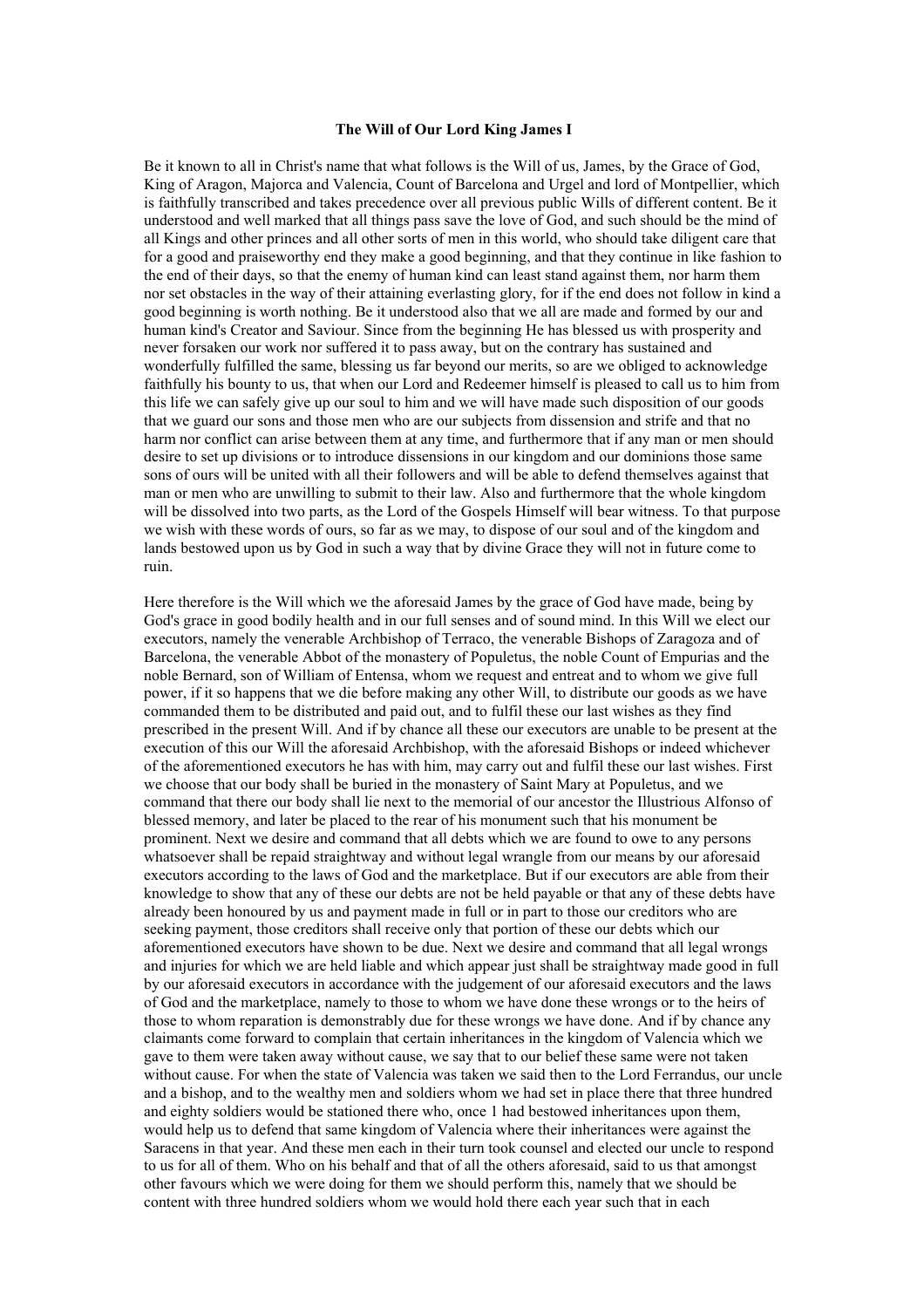four-month period we would hold one hundred and we granted them this. And when after these events we went to Montpellier and remained there for some time and later returned to the regions of Valencia we found that none of the aforesaid soldiers were stationed there as they had promised, nor had any remained there save a few soldiers who did not hold inheritances in Aragon or Catalonia. And following the aforesaid we set a day for them when they should come to Salent where we had established a fortification against Xativa to serve us in the war we then had with the Saracens in defence of the said kingdom, by reason of the inheritances we had bestowed upon them in the said kingdom, and that we might be forbearing towards those who were absent on the appointed day we remained there for three months, and they neither came to us nor sent others in their place. And if on account of the aforesaid we deprived them of the inheritances we had granted them in the said kingdom of Valencia and gave the same to others, it seemed proper and according to our conscience, for they had neither carried out that which they had promised us nor, more importantly, assisted us in defending the said land, wherefore we do not incline to restore their inheritances nor to do anything else for them. Especially since to those who did remain, of poor means because there was not the wherewithal to support them, we have the opportunity to give them of our own so that they can live a decent and proper life and that land shall in no way remain devoid of soldiers. Nevertheless some of the aforesaid soldiers and certain civilians promised us that they would make their personal residence in the kingdom of Valencia by reason of the inheritances we bestowed upon them and that they would not sell or transfer their lands but would give or bequeath them to their sons or other relatives who would then make their personal residence there, of whom but a few fulfilled their duty and the greater part sold or transferred their property. There were also some inhabitants of the said kingdom who held onto the inheritances we had granted them but left them vacant and did not make their personal residence there as they should. And by law we called upon them two or three times and allotted them a day when they could if they wished come before us to excuse themselves for not making their residence there and because of this we recovered the inheritances we had granted them and gave them to others. For it did not seem to us that we were obliged to them in any way for the aforesaid.

To the settling of our debts and the legacies specified below and the reparation of our legal wrongs we assign all our rents in the state of Valencia and the saltworks of Albufera and all our rents in the state of Zaragoza and the saltworks of Castellarium and Pola and Remolin and all the tolls of the same state of Zaragoza and its bailiwick and all our rents in the state of Ilerde and its bailiwick and all our rents in the state of Barcelona and its bailiwick and all our rents in the city of Montpellier. Be it desired, ordained and commanded that our aforesaid executors have, hold and receive for as many years and as long as they are ours all rents and revenues from the aforementioned states and city of Montpellier and all other aforementioned places and their bailiwicks, once all debts and legacies here set down as our wish are fully settled and our legal liabilities made good. Such that after all specified debts, legacies and legal liabilities three parts of the rents and revenues from the jurisdictions specified above will be paid to our son Prince Peter. And the fourth part of the rents and revenues from the jurisdictions specified above will be paid to our son Prince James. And as we know the toll at Cauquiliber was set in place to create the Port there we desire and command that the aforementioned Beloved Prince James our son and his heirs bestow or cause to be bestowed, and are obliged to bestow from whatever year it shall be in perpetuity, five thousand *solidi* [1] from the rents of Cauquiliber for the building, maintenance, cleaning and repair of the Port of Venus. And when all maintenance and repairs are complete on that same Port of Venus those five thousand *solidi* shall be expended and bestowed on the building and maintenance of the port which we are beginning to build in Cauquiliber in front of the town. And thus the aforesaid five thousand *solidi* from the above mentioned rents of Cauquiliber will be expended and bestowed in perpetuity between the two said ports, for the admiration of the men of the said place of Cauquiliber, and furthermore that they see its great utility to the place as a seat of business. Next for the care of our soul, we bequeath to the monastery of Populetus five thousand *morabatini* [2] to pay the debts of that same monastery. Which *morabatini* indeed we command to be given and paid out to the aforesaid monastery before all other legacies. Next we give, bequeath, yield and cede entirely to the aforesaid monastery of Populetus and the abbey and convent of the same our position in law and all actions, petitions and requests and any other matters of law and governance which we have or should have in the town of Vinaxi and its bounds and all that appertains to it against any who would seek the ruin of our party or our law for whatever reason, and the abbey and convent of the said monastery are obliged for the good of our soul to keep the anniversary each year in perpetuity of the day on which we leave this world. Next for the good of our soul we bequeath to the monastery of Santa Cruz two thousand *morabatini* and to the monastery of Sexena one thousand *morabatini* and to the monastery of Caso one thousand *morabatini*  for the fulfilment of their works and to the monastery of Vallabona two thousand *morabatini* for the fulfilment of their works. Next for the good of our soul we grant to the monastery of Scarpius one thousand *morabatini* and to the monastery of Culobre one thousand *morabatini* and to the monastery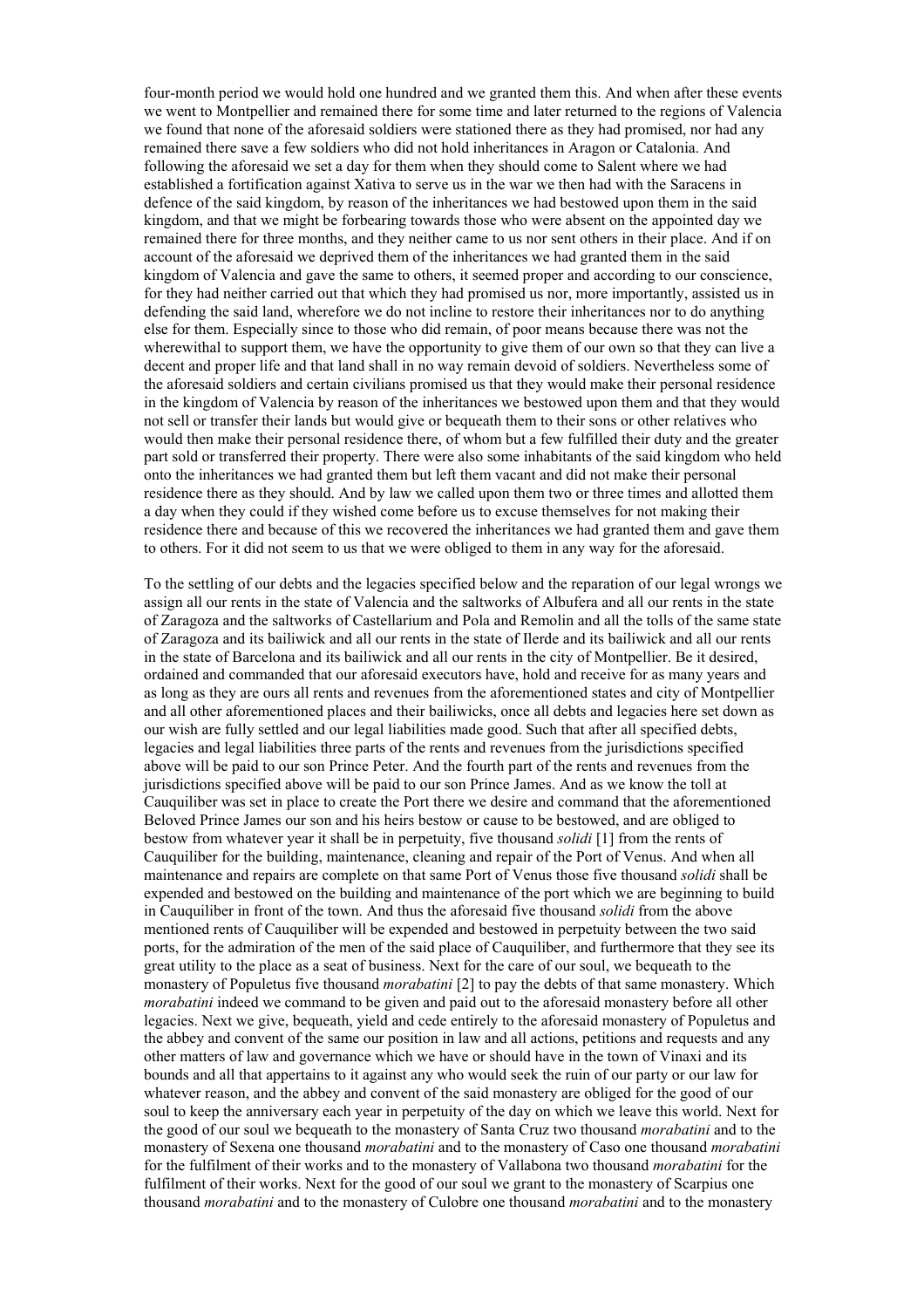of Tresceara two hundred *morabatini.* Next we bequeath to the monastery of Regalus near Alcala three hundred *morabatini* for the fulfilment of their works and to the Peraman Regalus near Alcala one hundred *morabatini for the* fulfilment of their works. And to the brothers of the house of Saint Damian at Calatjubus, one hundred *morabatini.* And to the brothers of the house of the same order at Ilerde, one hundred *morabatini.* And to the brothers of the house of the same order at Valencia, two hundred *morabatini.* And to the brothers of the house of the same order at Barcelona, one hundred *morabatini.* Next we bequeath to the monastery of Benifacane [Benfica?] to carry out their Christian work one thousand *morabatini* and to the monastery of the Clear Fountain three hundred *morabatini*. Next we bequeath to the monastery of Petregal to complete their works two hundred *morabatini* and to the monastery of the Holy Vale to complete their works two hundred *morabatini.*  Next for the good of our soul we bequeath for the Christian work of the aforesaid brothers of Osce two hundred *morabatini* and for the work of the brothers of the penitentiary of Jesus Christ at Xativa two hundred *morabatini* and to the monastery of Vayldonzella three hundred *morabatini.* Next we desire and command that our rents from Poolanus shall be given and paid over for the work of the Blessed Mary of the Green Valley each year for as long as the said work shall continue, while at the same time the performers of the said work shall be obliged to render annual accounts of all the aforesaid rents and of all the expenses of the said work to our aforementioned executors. All of the aforesaid legacies to pious causes we make for the sake of our forgotten debts and injuries and for the good of our soul. And we would ask all the abbots and superiors of the above mentioned monasteries and churches and other religious establishments on which we have bestowed the above legacies that in all the religious procedures of the said monasteries and other establishments one mass be said for the repose of our soul and of the souls of our relatives every year in perpetuity on the same day on which we have departed the mortal sphere.

After which we install our beloved firstborn son Prince Peter as our heir after our days in the kingdom of Aragon and the kingdom of Valencia and in Rippacursia and Palars and Valle and in the County of Barcelona and in the title which we have to the County of Urgel and in the other places and lands of Catalonia, and all fiefs which are held or should be held for us anywhere and by anyone in the aforesaid kingdoms, lands and territories and in our whole dominion and all its jurisdictions and appurtenances, and all rights, together or singly, deemed to appertain to the said kingdoms, lands and territories and the County of Barcelona, or to ourselves anywhere and from any persons, saving only in those Counties and other places given by us to our beloved son Prince James his brother. Next we install the said Prince James our son as our heir after our days in the kingdom of Majorca and the islands of Minorca and Ibiza and in the Counties of Roussillon, Ceritania and the Confluence [3], and in all the fiefs which the Count of Fujio and the Count of Empurias and others there hold or are obliged to hold for us, and in Cauquiliber and Montpellier and all its dominion and fortifications and all its jurisdictions and appurtenances and in the law and title which we have and should have in the viscountcy of Carlades, whereby our lately named sons will have all the aforementioned legacies by law such that they will be fully and deeply contented with the provisions of partition and inheritance which we have made.

Then we install our beloved daughter Lady Yolande by the grace of God Queen of Castile as our heir in those courts and appurtenances which we gave to her at the time of her marriage and we desire and judge her to be content with our bequest. We install our grandchildren, namely the sons of Philip by the grace of God the illustrious King of France and our daughter the Lady Elizabeth of blessed memory, as our heirs in the courts and other matters which we gave to the said Lady Elizabeth at the time of her marriage and we desire and judge these our heirs to be content with our bequest. Next we install our sons Peter and James by the Lady Teresa, daughter of Gil de Bidaure, whom we acknowledge as legitimate, as our heirs in those forts and towns which we gave to them with the necessary documentation, the lately named James in the forts and towns of Xericha and Torro and the fort and town of Eslida and the forts and towns of Beho and Alin and the forts and towns of Cuhera and Fanzara and the forts and towns of Planis and Travacello and the *almudayna* [4] which the Saracen lord once held, in return for which we received [in cambium] the tower of Archos and the same at Salinas. And these forts and towns lately named we give and bequeath to the same James for his inheritance and in accordance with the laws of the land. Next we install the said Peter our son and the son of the said Teresa as our heir in the fort and town of Aierba and in the fort and town of Lusia and in the fort and town of Ahuero and in the towns of Liso, Artasso, Castilione and Eust and in the fort and town of Boroca and in the forts and towns of Azaner, Cabannis and Becinnana, all of which forts and towns with all their jurisdictions and appurtenances we give and bequeath to the same Peter for his inheritance and in accordance with the laws of the land. And if any of our laws is or requires to be the subject of a judgement before us in any land other than those which we have divided and ordered above, for whatever reason and against any person whatsoever, we bequeath and yield up our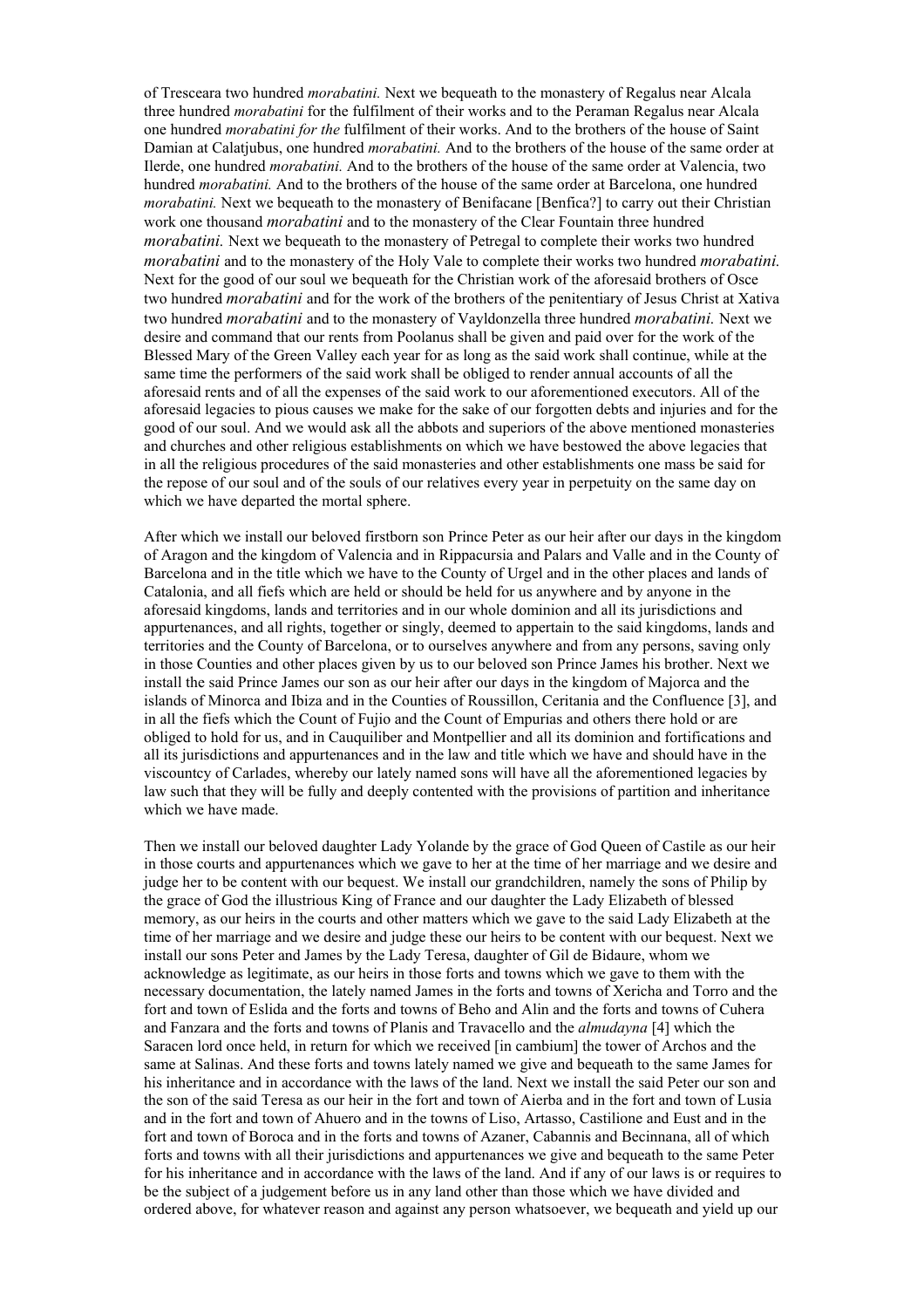place in this to our son Prince James the heir of Majorca, so long as there is no violation of the division and ordering of lands constituted above.

After this we desire and command that if the said James our son and son of the said Lady Teresa and his sons or legitimate male descendants in direct line die without legitimate male issue, all of the said bequests we made above to the said James will revert to his brother Peter, our son and the son of the said Lady Teresa, if he is still living, or to his legitimate male offspring if Peter himself is no longer living. Similarly we would make the same substitution of the said James and his legitimate male offspring for the said Peter over all that we bequeath to that same Peter by the laws of custom and inheritance, as detailed above, if that same Peter or his sons or legitimate male descendants in direct line are touched by death without legitimate male issue. Be it commanded and made law that in all the bequests we have made in accordance with the laws of the land to the aforesaid James and Peter our sons and the sons of the Lady Teresa may not be inherited by legitimate female issue or any other save male and legitimate offspring. And if a legitimate daughter or daughters survive the same James or Peter the male heir or heirs of the one or of the other who would inherit by our aforementioned substitution should decide the issue by marrying them. Next, if it happens that the said James and Peter and their sons or legitimate male descendants in direct line die without legitimate male issue, we desire, ordain and command that all the above which we give and bequeath to them in accordance with the law of the land shall devolve upon the said Prince Peter our first born son or upon his son or grandson or upon whoever else among his legitimate male descendants in direct line shall then be King of Aragon and Valencia. And if a legitimate daughter or daughters of marriageable age, or descendants of direct line from the same, survive, the same Prince Peter or his son or grandson or whichever of his descendants on whom the aforesaid shall devolve, shall be obliged to give her or them in marriage and to give a marriage portion of four thousand gold *morabatini* to the eldest and three thousand to any others. Next we desire, ordain and command that our sons and heirs observe the donations which we now make to Saint Ferrandus and to Peter of Ferrandus for our natural sons in accordance with the means of donation we have provided. No less do we desire, ordain and command that if, which God forbid, it should happen that the said Prince Peter our firstborn son or his legitimate sons or legitimate male descendants in direct line should die without legitimate male issue, the kingdoms, Counties and all else which we bequeath to him should devolve upon our son Prince James the heir of Majorca if he is living then or upon his son or sons or upon whichever of his legitimate male descendants in direct line shall at that time be King of Majorca and Lord of Montpellier. And if it should happen that the said Prince James our son or his legitimate sons or legitimate male descendants in direct line should die without legitimate male issue, we desire, ordain and command that the said Kingdom of Majorca and the Isles of Minorca and Ibiza and the aforesaid Counties and Montpellier with all its dominion and territory and all other things which we above bequeathed to him together or separately shall devolve entirely upon our aforesaid son Prince Peter or upon his son or sons or upon whichever of his legitimate male descendants in direct line shall at that time be King of Aragon and Valencia and Count of Barcelona. And if, Heaven forfend, the aforesaid Princes Peter and James our sons and their legitimate sons or legitimate male descendants in direct line should die without legitimate male issue, we desire, ordain and command that all the aforesaid kingdoms and all the aforesaid Counties and the city of Montpellier and all else which we bequeath to him as specified above should devolve upon James our son and the son of the aforesaid Lady Teresa if he is living then, or if he is dead, upon his legitimate sons or upon his legitimate male descendants in direct line. And if in the said case that same James and his sons or legitimate male descendants in direct line should die without legitimate male issue, we desire, ordain and command that all the aforesaid kingdoms and Counties and Montpellier and all the aforesaid lands should devolve upon Peter our son and the son of the aforesaid Lady Teresa if he is living then, or upon his legitimate sons or upon his legitimate male descendants in direct line. And if in the said case that same Peter and his sons or legitimate male descendants in direct line should die lacking legitimate male issue, the aforesaid kingdoms and Counties and the city Montpellier with all its jurisdiction and all the aforesaid lands should devolve upon the legitimate male issue of the Illustrious Queen of Castile Yoland our daughter, and if, Heaven forfend, she is lacking legitimate male issue all the aforesaid will devolve upon the legitimate male issue of the famed Lady Constance our younger daughter, and if she is lackingut legitimate male issue all the aforesaid will devolve upon the legitimate male issue of our daughter the above mentioned Lady Elizabeth, formerly Queen of France. And if, Heaven forfend, all those mentioned above are so lacking, we desire and ordain that all the above shall devolve upon whoever shall at that time be the most nearly related to us and who shall be male and of legitimate birth and descended in direct line from our kindred. Furthermore be it desired that the kingdoms and lands which we have bequeathed to our said sons Prince Peter and Prince James shall remain whole as ordered above and that they may not be diminished nor transformed nor transferred to an alien realm. We desire, ordain and command that none of our aforesaid sons, grandsons or descendants in direct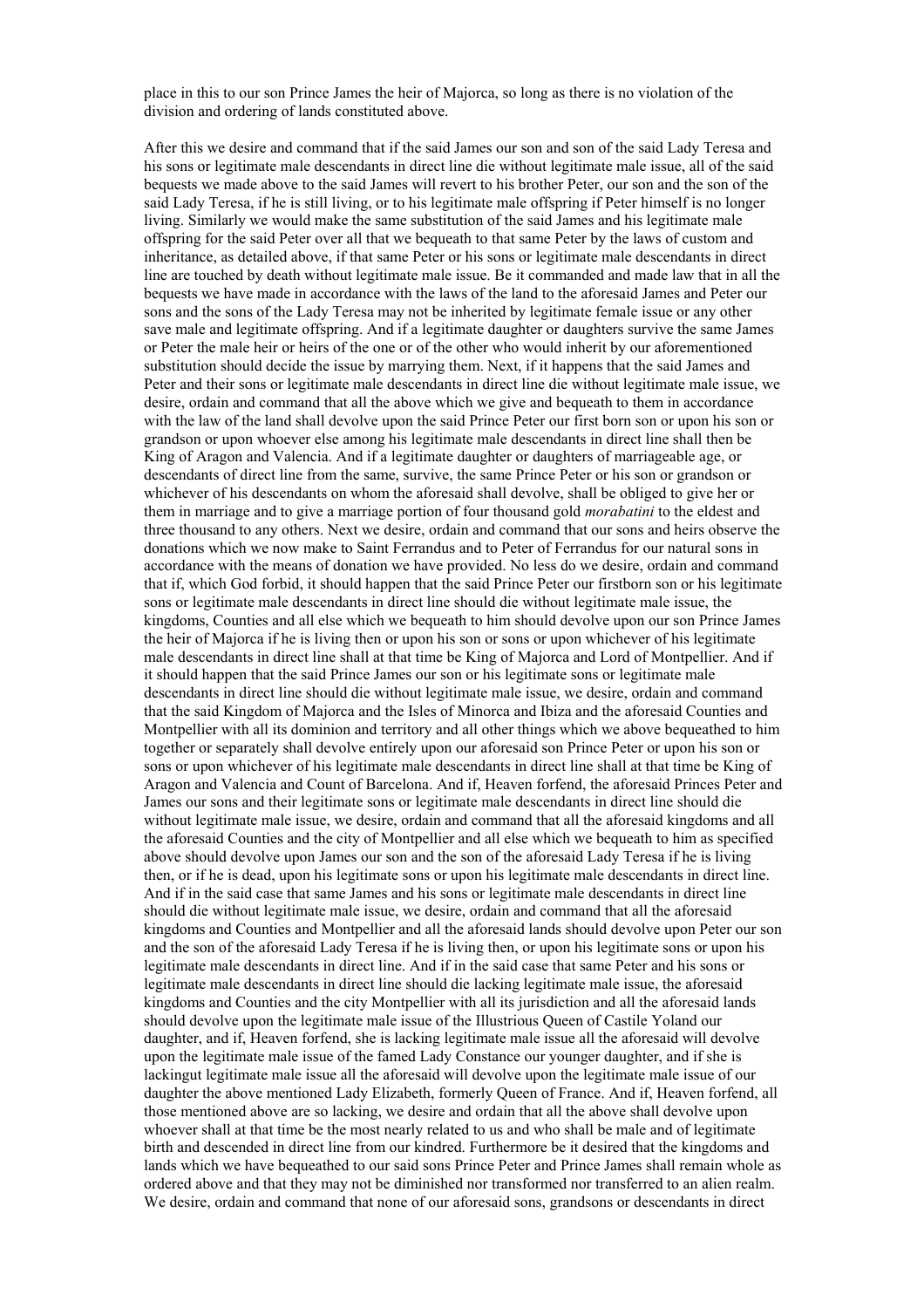line installed or substituted by us as specified above shall ever institute a daughter or any other woman as his heir in whole or in part in any of the aforesaid kingdoms and Counties and the city and dominion of Montpellier and the aforesaid lands and forts which we have bequeathed to them as above, nor yet give the same as a marriage portion or as a dowry or in any other way. Furthermore we command and firmly ordain in perpetuity that the kingdoms of Aragon and Valencia and the County of Barcelona and all lands which we bequeath to the aforesaid Prince Peter our son as specified above, and anything which anywhere pertains or should pertain in whatever way to those same kingdoms and lands, shall be forever one and his dominion and the dominion of the King of Aragon. And that same Prince Peter and his successors may not divide the same kingdoms, Counties and lands amongst their sons or daughters or cede them to other persons, but the same kingdoms, Counties and lands shall endure for ever and shall belong wholly to the King and lord of Aragon, and the said Prince Peter and his successors who follow him shall make a single legitimate male in turn their heir to all their lands intact, save in the case of our aforesaid substitution. Similarly it is commanded and firmly ordained inperpeuity that the kingdom of Majorca and the Isles of Minorca and Ibiza and the city of Montpellier with its territory and dominions and the aforesaid Counties of Roussillon, Ceritania and the Confluence and Cauquiliber and all else which we above bequeath to the said Prince James our son, and anything which anywhere pertains or should pertain in whatever way to those same lands, shall be forever one and his dominion and the dominion of the King of Majorca, and the same Prince James and his successors may not divide the same amongst their sons or daughters or cede them to other persons, but the same kingdom, the Counties and Montpellier and all else which we bequeath to the said Prince James shall endure for ever and shall belong wholly to the King and lord of Aragon, and the said Prince James and his successors who follow him shall make a single legitimate male in turn their heir to all their lands intact, save in the case of our aforesaid substitution. Next we install our grandsons the sons of the lady Princess Constance our late daughter and of the lord Prince Emmanuel, brother of the illustrious King of Castile, as our heirs in all the courts and other things which we gave to the said Constance at the time of her marriage and we desire them to be content with our bounty. Next, with the present Will we confirm an approve all donations made by us in any way on behalf of our heirs or for the benefit of any persons whatsoever, or likewise made by us in any way to church orders or to religious establishments for the good of our soul. And this is our final Will which we desire and ordain to be valid in law *[there appears to be text missing here which might read 'in place of..'or possibly 'and not to be affected by...* '*]* any Will or proclamation or codicil or any other version at all of our final will. Hereby are revoked all other Wills and any other expression of our final will which may have been made or become law before this one was made and became law. This is concluded at Montpellier on the seventh day before the Calends of September in the 270th year of Our Lord of the second Millennium. [5] This Will was ratified and concluded by the said Lord King in the presence of the noble Bertrand of Beylo Podio and the Lord Berengarius son of Jaclappus of Tornamira and the soldier James of the Holy Rock of Ilerde and the dean of Valencia and notary of the King's realm Arnold Caynnot, chaplain of the same King's realm, and John of the Broken Tower, Canon of Ilerde, our witnesses chosen and called for this purpose, and of many others, and the witnesses to this are willing to be called in the public forum.

Signed James by the Grace of God, King of Aragon, Majorca and Valencia Count of Barcelona and Urgel and Lord of Montpellier.

Witnessed by: Godfrey Count of Rocabertus Ermengardus of Urgel Garcias of Castroaciolus William Zacort Albert of Fujio

Signed Simon of Saint Felix scribe to our aforesaid Lord the King who at the particular and express command of our same Lord the King wrote and concluded this at the appointed place, day and year.

And be it known that the above legacy of one thousand *morabatini* to the monastery of Benifacani is now paid from the donation which our Lord the King made to the said monastery from his tenth pail of the taxes of Vallebone and Arbors Sobirans Aldeis Morelle, and the legacy *of 300 morabatini* to the monastery of Regalus near Alcala has now been allotted.

I Nicholas son of Peter son of Raymond, notary public of Zaragoza, have seen and read word for word what is contained above and I witness that which is here set down and append my mark.